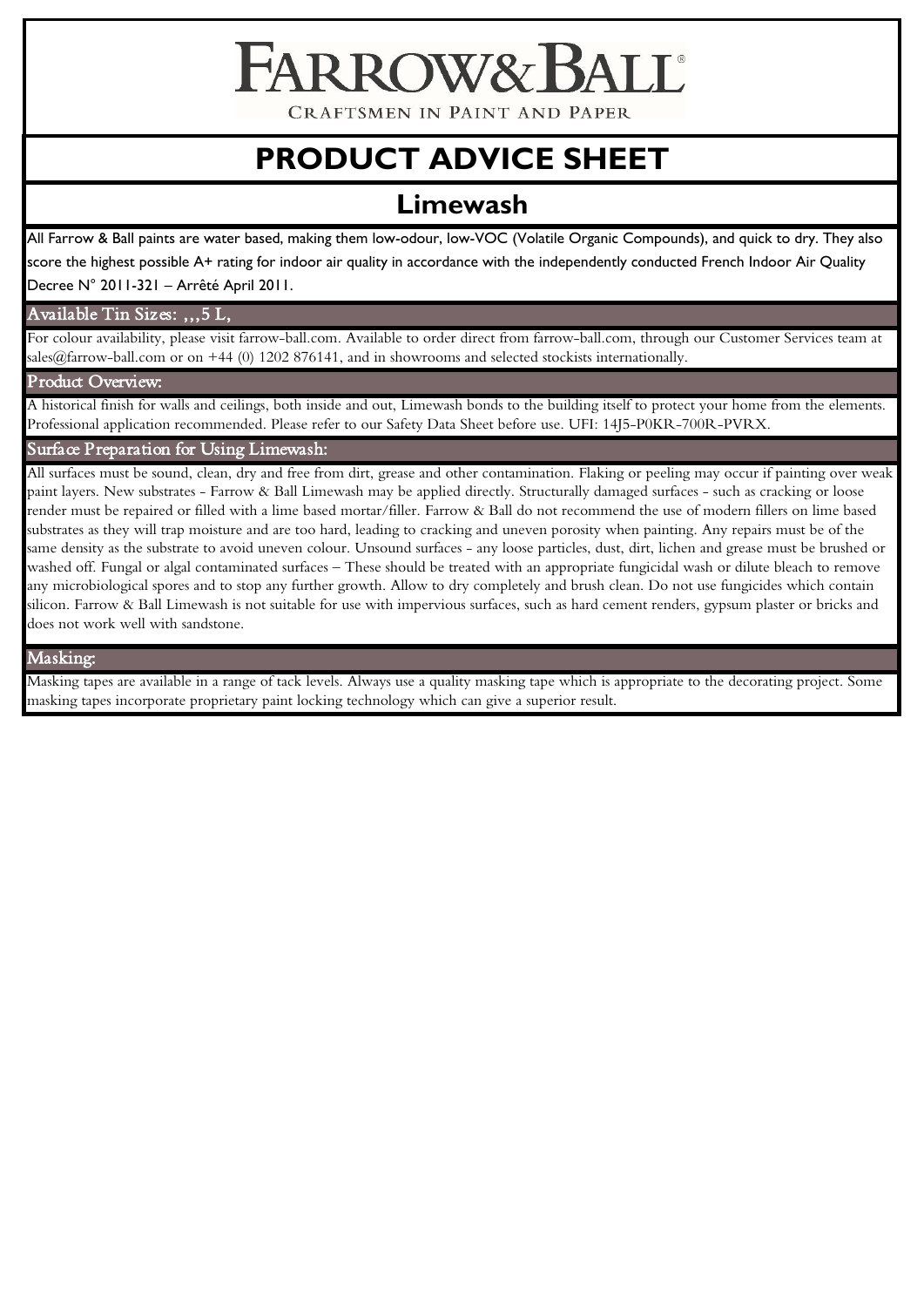# Limewash Application:

Stir thoroughly before use. Lime renders can vary dramatically in porosity, leading to patching, this is more pronounced when using darker colours. Therefore Limewash requires a minimum of three coats to build up opacity and even out irregularities in tone. When using Farrow & Ball Exterior Masonry and Farrow & Ball Limewash on the same property, there will be a noticeable difference in both texture and colour. Do not apply Limewash in very damp or wet, windy conditions, direct sunlight, or if there is danger of frost for several weeks after the Limewash has been applied. Dilution: Dilute the Limewash with water to suit site conditions. This would typically be between 10 – 30% but could be up to 100% depending on the surface being painted. Please note that colours in Limewash vary according to the surface they are applied to. Certain colours may appear up to 10 shades darker when wet. Please check you have the right colour prior to use as we will not be liable for decorating costs caused as a result of an incorrect colour being applied. When more than one tin of the same colour is to be used ensure that batch numbers are identical or intermix before use. Stir well before and often during application. Dampening down is very important for a good finish. Only spray with water an area of approximately 3m² at a time until the surface is damp but not running with water. Limewash should only be applied to a freshly dampened surface. Limewash should never be applied to a dry surface, as this will cause rapid drying out of the Limewash and result in dusting. Old Limewash, cob, and lime plaster will need more dampening down than harder surfaces. The Limewash should be applied in several thin coats. Apply with a long haired or masonry paintbrush. Ensure the Limewash is applied as evenly as possible and is well worked into any cracks and joins, but not allowing it to build up too thickly at any point or it will craze on drying out. Avoid losing a wet edge as you move to the next area, damping as you go. For subsequent coats allow the previous coat to dry out completely, preferably overnight. Lightly dampen down with water the previous coat before applying the next. A minimum of three coats should be applied; more on new external surfaces or when changing colour. After the initial drying out, Limewash will continue to harden and strengthen for several weeks. Newly lime plastered surfaces should be fully carbonated and cured for 4-5 weeks prior to application. Considerations: Due to the traditional nature of this finish, Farrow & Ball Limewash will not accept subsequent layers of modern paints.

#### Spray Settings:

Due the hazardous nature of this product we do not recommend spray application.

# Application Information:

Do not paint in temperatures below 10°C or in excessive heat above 30°C. Avoid painting in direct sunlight. Avoid applying outdoors if there is a likelihood of rain. For best results apply early in the day, allowing the product time to dry before the evening (when condensation can occur). This product should be applied in accordance with Annex C of BS 6150: Code of practice for painting of buildings.

Coverage Rate (m2/l per coat): : Varies on conditions

 Drying Time: : Dry in 3 hours Typical Recoat Time: : Recoat after 12 hours Sheen Level: : 2% Wet Film Thickness: : 80 - 120 µm Recommended Number of Coats: : 4\*

\*Darker/stronger colours may require additional coats. Please note: The drying and recoat times provided are based on applying paint in normal conditions - drying times may be longer in cooler and/or higher humidity environments. Darker colors may take longer to dry.

 Density: : 1.2 - 1.4 g/cc Application Humidity: : < 80 % RH Substrate Moisture Content: : Exterior Lime Render = < 0.5 % Wet Abrasion Class: : No Classification

Other Product Applications:

If you wish to use Farrow & Ball products for any applications which are not featured here, please contact Customer Services for advice on +44 (0) 1202 876141 or email customer.services@farrow-ball.com. Please note that calls may be recorded for training purposes.